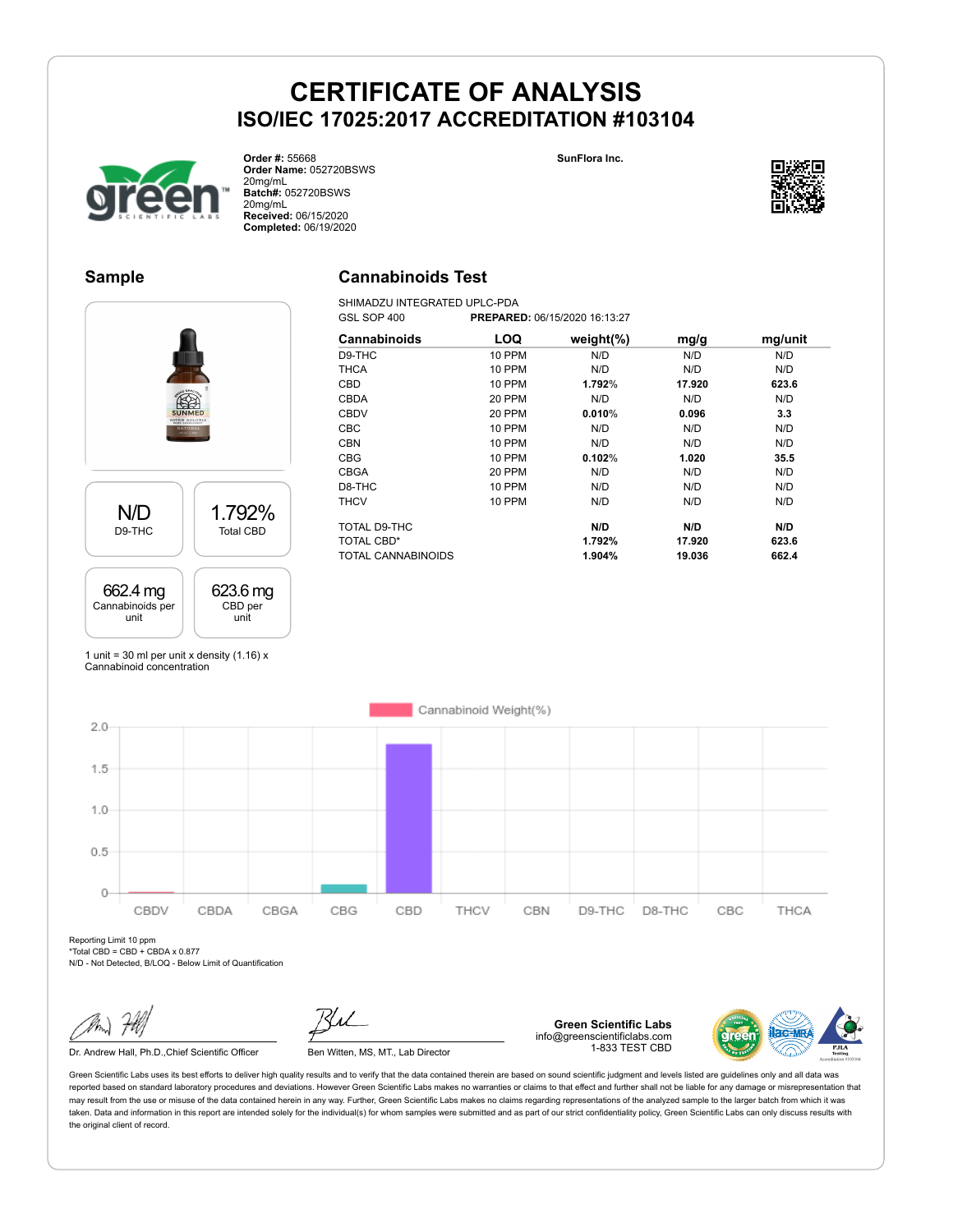

**Order #:** 55668 **Order Name:** 052720BSWS 20mg/mL **Batch#:** 052720BSWS 20mg/mL **Received:** 06/15/2020 **Completed:** 06/19/2020

### **SunFlora Inc.**



## **TERPENES: TOTAL (0.011%)**

Headspace GCMS - Shimadzu GCMS QP2020 with HS20

**Terpene Results (%) LOQ (%) LOD (%)** BETA-MYRCENE B/LOQ 0.0067% 0.0063% CARYOPHYLLENE 0.008% 0.0067% 0.0063%

GSL SOP 404 **Prepared:** 06/15/2020 17:25:25

**Terpenes Breakdown**



#### **Top Terpenes Results:**



#### **Tested for but not present:**

ALPHA-PINENE, CAMPHENE, BETA-PINENE, 3-CARENE, ALPHA-TERPINENE, TRANS-BETA-OCIMENE, LIMONENE, P-CYMENE, CIS-BETA-OCIMENE, EUCALYPTOL, GAMMA.-TERPINENE, TERPINOLENE, LINALOOL, ISOPULEGOL, GERANIOL, HUMULENE, CIS-NEROLIDOL, TRANS-NEROLIDOL, GUAIOL, CARYOPHYLLENE OXIDE, ALPHA-BISABOLOL

Dr. Andrew Hall, Ph.D.,Chief Scientific Officer Ben Witten, MS, MT., Lab Director

**Green Scientific Labs** info@greenscientificlabs.com 1-833 TEST CBD

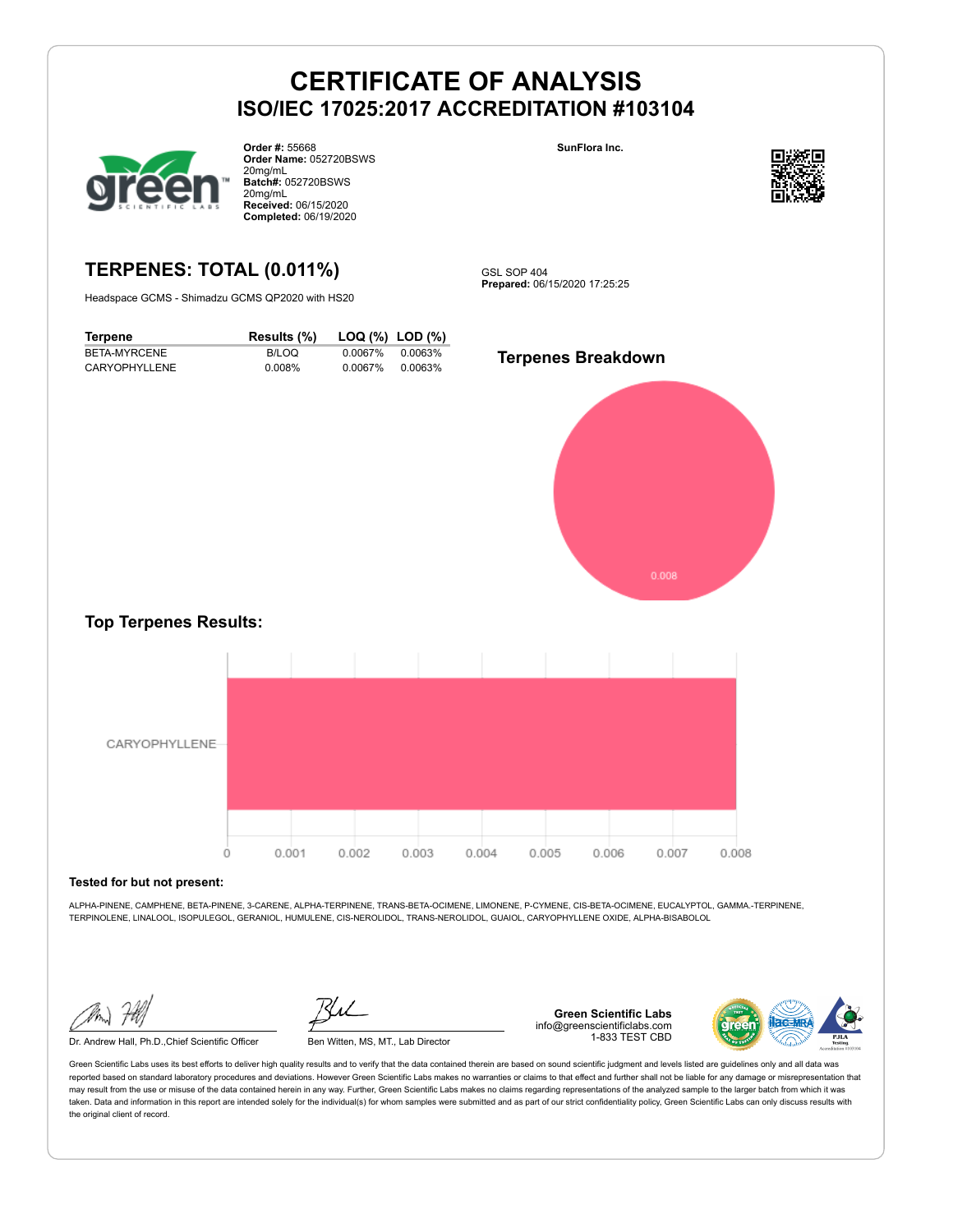

**Order #:** 55668 **Order Name:** 052720BSWS 20mg/mL **Batch#:** 052720BSWS 20mg/mL **Received:** 06/15/2020 **Completed:** 06/19/2020

**SunFlora Inc.**



## **PESTICIDE ANALYSIS:**

GSL SOP 401 **PREPARED:** 06/15/2020 17:01:26

GCMS-MS - Shimadzu GCMS-TQ8040

| Pesticide           | <b>Action Level</b><br>(ppm) | <b>Results</b><br>(ppm) | LOQ<br>(ppm) | LOD<br>(ppm) |
|---------------------|------------------------------|-------------------------|--------------|--------------|
| CAPTAN              | 3.000                        | N/D                     | 0.003        | 0.001        |
| CHLORDANE           | 0.100                        | N/D                     | 0.003        | 0.001        |
| <b>CHLORFENAPYR</b> | 0.100                        | N/D                     | 0.003        | 0.001        |
| COUMAPHOS           | 0.100                        | N/D                     | 0.003        | 0.001        |

| Pesticide               | <b>Action Level Results LOQ LOD</b><br>(ppm) | $(ppm)$ $(ppm)$ $(ppm)$ |       |       |
|-------------------------|----------------------------------------------|-------------------------|-------|-------|
| <b>CYFLUTHRIN</b>       | 1.000                                        | N/D.                    | 0.003 | 0.001 |
| <b>CYPERMETHRIN</b>     | 1.000                                        | N/D                     | 0.003 | 0.001 |
| PENTACHLORONITROBENZENE | 0.200                                        | N/D                     | 0.003 | 0.001 |

LCMS-MS - Shimadzu LCMS-8060

| <b>Pesticide</b>           | <b>Action Level</b> | <b>Results</b> | LOQ   | <b>LOD</b> |
|----------------------------|---------------------|----------------|-------|------------|
|                            | (ppm)               | (ppm)          | (ppm) | (ppm)      |
| <b>ABAMECTIN B1A</b>       | 0.300               | N/D            | 0.005 | 0.001      |
| <b>ACEPHATE</b>            | 3.000               | N/D            | 0.001 | 0.001      |
| <b>ACEQUINOCYL</b>         | 2.000               | N/D            | 0.001 | 0.001      |
| <b>ACETAMIPRID</b>         | 3.000               | N/D            | 0.005 | 0.001      |
| <b>ALDICARB</b>            | 0.100               | N/D            | 0.005 | 0.001      |
| <b>AZOXYSTROBIN</b>        | 3.000               | N/D            | 0.001 | 0.001      |
| <b>BIFENAZATE</b>          | 3.000               | N/D            | 0.005 | 0.001      |
| <b>BIFENTHRIN</b>          | 0.500               | N/D            | 0.005 | 0.001      |
| <b>BOSCALID</b>            | 3.000               | N/D            | 0.005 | 0.001      |
| CARBARYL                   | 0.500               | N/D            | 0.003 | 0.001      |
| CARBOFURAN                 | 0.100               | N/D            | 0.001 | 0.001      |
| <b>CHLORANTRANILIPROLE</b> | 3.000               | N/D            | 0.005 | 0.005      |
| <b>CHLORMEQUAT</b>         | 3.000               | N/D            | 0.025 | 0.025      |
| <b>CHLORIDE</b>            |                     |                |       |            |
| <b>CHLORPYRIFOS</b>        | 0.100               | N/D            | 0.001 | 0.001      |
| <b>CLOFENTEZINE</b>        | 0.500               | N/D            | 0.001 | 0.001      |
| <b>DAMINOZIDE</b>          | 0.100               | N/D            | 0.005 | 0.001      |
| <b>DIAZINON</b>            | 0.200               | N/D            | 0.001 | 0.001      |
| <b>DICHLORVOS</b>          | 0.100               | N/D            | 0.005 | 0.001      |
| <b>DIMETHOATE</b>          | 0.100               | N/D            | 0.001 | 0.001      |
| <b>DIMETHOMORPH</b>        | 3.000               | N/D            | 0.005 | 0.001      |
| <b>ETHOPROPHOS</b>         | 0.100               | N/D            | 0.001 | 0.001      |
| <b>ETOFENPROX</b>          | 0.100               | N/D            | 0.001 | 0.001      |
| <b>ETOXAZOLE</b>           | 1.500               | N/D            | 0.010 | 0.005      |
| <b>FENHEXAMID</b>          | 3.000               | N/D            | 0.005 | 0.001      |
| <b>FENOXYCARB</b>          | 0.100               | N/D            | 0.005 | 0.001      |
| <b>FENPYROXIMATE</b>       | 2.000               | N/D            | 0.001 | 0.001      |
| <b>FIPRONIL</b>            | 0.100               | N/D            | 0.003 | 0.001      |
| <b>FLONICAMID</b>          | 2.000               | N/D            | 0.025 | 0.010      |
| <b>FLUDIOXONIL</b>         | 3.000               | N/D            | 0.003 | 0.001      |
| <b>HEXYTHIAZOX</b>         | 2.000               | N/D            | 0.005 | 0.001      |
| <b>IMAZALIL</b>            | 0.100               | N/D            | 0.005 | 0.001      |
|                            |                     |                |       |            |

| Pesticide              | <b>Action Level</b> | <b>Results</b> | LOQ   | <b>LOD</b> |
|------------------------|---------------------|----------------|-------|------------|
|                        | (ppm)               | (ppm)          | (ppm) | (ppm)      |
| <b>IMIDACLOPRID</b>    | 3.000               | N/D            | 0.005 | 0.001      |
| <b>KRESOXIM-METHYL</b> | 1.000               | N/D            | 0.010 | 0.005      |
| <b>MALATHION</b>       | 2.000               | N/D            | 0.005 | 0.001      |
| METALAXYL              | 3.000               | N/D            | 0.001 | 0.001      |
| <b>METHIOCARB</b>      | 0.100               | N/D            | 0.005 | 0.001      |
| <b>METHOMYL</b>        | 0.100               | N/D            | 0.001 | 0.001      |
| <b>MEVINPHOS</b>       | 0.100               | N/D            | 0.001 | 0.001      |
| <b>MYCLOBUTANIL</b>    | 3.000               | N/D            | 0.005 | 0.001      |
| <b>NALED</b>           | 0.500               | N/D            | 0.005 | 0.001      |
| <b>OXAMYL</b>          | 0.500               | N/D            | 0.001 | 0.001      |
| <b>PACLOBUTRAZOL</b>   | 0.100               | N/D            | 0.005 | 0.001      |
| <b>PERMETHRINS</b>     | 1.000               | N/D            | 0.005 | 0.001      |
| <b>PHOSMET</b>         | 0.200               | N/D            | 0.005 | 0.001      |
| <b>PIPERONYL</b>       | 3.000               | N/D            | 0.001 | 0.001      |
| <b>BUTOXIDE</b>        |                     |                |       |            |
| <b>PRALLETHRIN</b>     | 0.400               | N/D            | 0.005 | 0.005      |
| <b>PROPICONAZOLE</b>   | 1.000               | N/D            | 0.010 | 0.005      |
| <b>PROPOXUR</b>        | 0.100               | N/D            | 0.001 | 0.001      |
| <b>PYRETHRINS</b>      | 1.000               | N/D            | 0.005 | 0.005      |
| (PYRETHRIN I)          |                     |                |       |            |
| <b>PYRIDABEN</b>       | 3.000               | N/D            | 0.005 | 0.001      |
| <b>SPINETORAM</b>      | 3.000               | N/D            | 0.001 | 0.001      |
| <b>SPINOSAD</b>        | 3.000               | N/D            | 0.001 | 0.001      |
| (SPINOSYN A)           |                     |                |       |            |
| SPINOSAD               | 3.000               | N/D            | 0.001 | 0.001      |
| (SPINOSYN D)           |                     |                |       |            |
| <b>SPIROMESIFEN</b>    | 3.000               | N/D            | 0.005 | 0.001      |
| <b>SPIROTETRAMAT</b>   | 3.000               | N/D            | 0.001 | 0.001      |
| SPIROXAMINE            | 0.100               | N/D            | 0.001 | 0.001      |
| <b>TEBUCONAZOLE</b>    | 1.000               | N/D            | 0.005 | 0.001      |
| <b>THIACLOPRID</b>     | 0.100               | N/D            | 0.001 | 0.001      |
| <b>THIAMETHOXAM</b>    | 1.000               | N/D            | 0.001 | 0.001      |
| <b>TRIFLOXYSTROBIN</b> | 3.000               | N/D            | 0.001 | 0.001      |

N/D = Not Detected, A/LOQ = Above LOQ Level, B/LOQ = Below LOQ Level, B/LOD = Below LOD Level

Dr. Andrew Hall, Ph.D., Chief Scientific Officer Ben Witten, MS, MT., Lab Director

**Green Scientific Labs** info@greenscientificlabs.com 1-833 TEST CBD

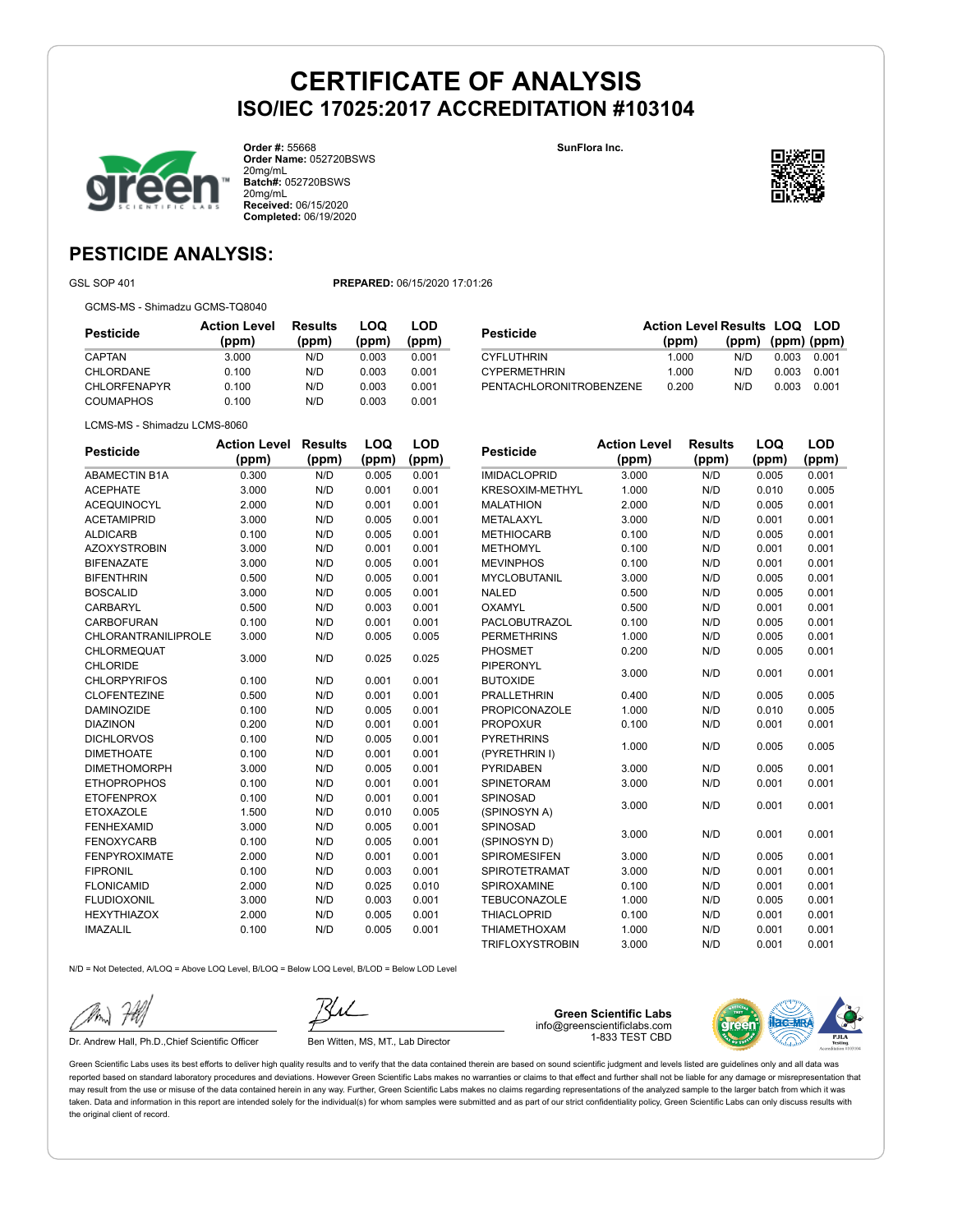

**Order #:** 55668 **Order Name:** 052720BSWS 20mg/mL **Batch#:** 052720BSWS 20mg/mL **Received:** 06/15/2020 **Completed:** 06/19/2020

**SunFlora Inc.**



### **RESIDUAL SOLVENTS:**

Headspace GCMS - Shimadzu GCMS QP2020 with HS20

GSL SOP 405 **Prepared:** 06/15/2020 17:28:11

| <b>Residual Solvent</b>  | <b>Action Level (ppm)</b> | Results (ppm) | LOQ (ppm) | LOD (ppm)   |
|--------------------------|---------------------------|---------------|-----------|-------------|
| 1,1-DICHLOROETHENE       | 8                         | N/D           | 0.63      | 0.63        |
| 1,2- DICHLOROETHANE      | $\overline{2}$            | N/D           | 0.12      | 0.02        |
| <b>ACETONE</b>           | 5,000                     | N/D           | 140       | 20          |
| <b>ACETONITRILE</b>      | 410                       | N/D           | 25        | 1           |
| <b>BENZENE</b>           |                           | N/D           |           | 0.5         |
| <b>BUTANE</b>            | 5,000                     | N/D           | 50        | 10          |
| <b>CHLOROFORM</b>        |                           | N/D           |           | 0.5         |
| CIS 1,2-DICHLOROETHENE   | 5                         | N/D           | 0.73      | 0.18        |
| <b>ETHANOL</b>           | 5,000                     | N/D           | 140       | 20          |
| ETHYL ACETATE            | 5,000                     | N/D           | 140       | 20          |
| <b>ETHYL ETHER</b>       | 5,000                     | N/D           | 140       | 20          |
| ETHYLENE OXIDE           |                           | N/D           | $\Omega$  | $\mathbf 0$ |
| <b>ISOPROPYL ALCOHOL</b> | 5,000                     | N/D           | 140       | 20          |
| <b>METHANOL</b>          | 3,000                     | N/D           | 100       | 20          |
| METHYLENE CHLORIDE       | 125                       | N/D           | 0.15      | 0.15        |
| N-HEPTANE                | 5,000                     | N/D           | 140       | 20          |
| N-HEXANE                 | 290                       | N/D           | 18        | 10          |
| <b>PENTANE</b>           | 5,000                     | N/D           | 140       | 20          |
| <b>PROPANE</b>           | 5,000                     | N/D           | 20        |             |
| <b>TOLUENE</b>           | 890                       | N/D           | 53        |             |
| TRANS 1,2-DICHLOROETHENE | 5                         | N/D           | 0.73      | 0.18        |
| <b>TRICHLOROETHENE</b>   |                           | N/D           |           | 0.5         |
| <b>XYLENES</b>           | 150                       | N/D           | 130       | 20          |

Dr. Andrew Hall, Ph.D., Chief Scientific Officer Ben Witten, MS, MT., Lab Director

**Green Scientific Labs** info@greenscientificlabs.com 1-833 TEST CBD

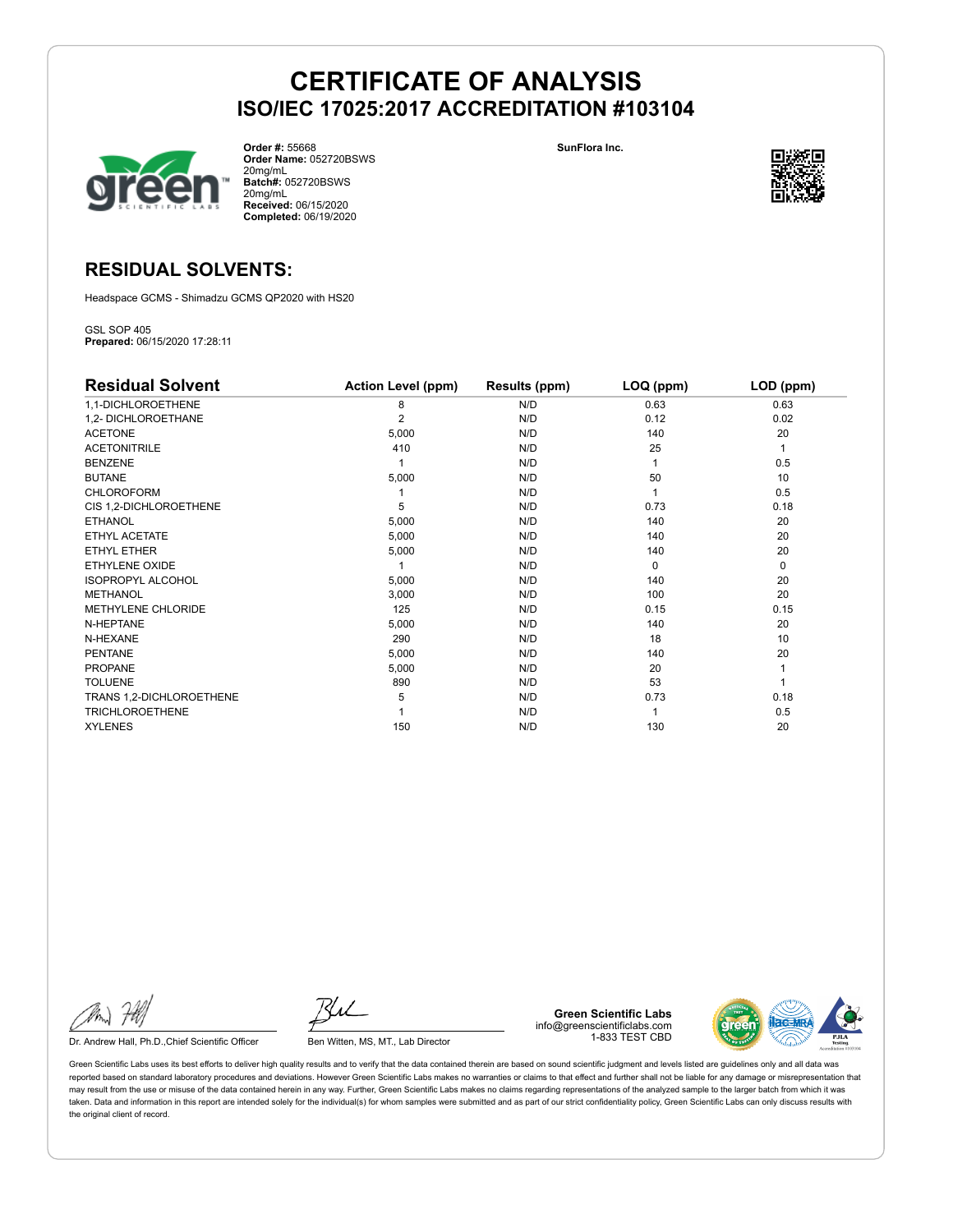

**Order #:** 55668 **Order Name:** 052720BSWS 20mg/mL **Batch#:** 052720BSWS 20mg/mL **Received:** 06/15/2020 **Completed:** 06/19/2020

#### **SunFlora Inc.**



### **Microbial Analysis:**

**Microbial Analysis** GSL SOP 406

**Uploaded:** 06/18/2020 09:42:57

|                                     |                                   | <b>Opiouucu.</b> Oo, TO/2020 00.42.07 |                   |                           |                           |             |
|-------------------------------------|-----------------------------------|---------------------------------------|-------------------|---------------------------|---------------------------|-------------|
| PCR - Agilent AriaMX<br><b>Test</b> | <b>Test Method</b><br><b>Used</b> | <b>Device Used</b>                    | LOD               | <b>Allowable Criteria</b> | Actual<br><b>Result</b>   | Pass/Fail   |
| YEAST AND MOLD                      | USP 61/62+                        | <b>ARIAMX PCR</b>                     | 363.05518 CFU/G** | 1.000                     | <b>BELOW</b><br>THRESHOLD | <b>PASS</b> |
| PATHOGENIC E.COLI*                  | USP 61/62+                        | <b>ARIAMX PCR</b>                     | 2 COPIES OF DNA   | PRESENCE / ABSENT         | <b>BELOW LOD</b>          | <b>PASS</b> |
| STEC E.COLI*                        | USP 61/62+                        | <b>ARIAMX PCR</b>                     | 2 COPIES OF DNA   | <b>PRESENCE / ABSENT</b>  | <b>BELOW LOD</b>          | <b>PASS</b> |
| SALMONELLA*                         | USP 61/62+                        | <b>ARIAMX PCR</b>                     | 5 COPIES OF DNA   | <b>PRESENCE / ABSENT</b>  | <b>BELOW LOD</b>          | <b>PASS</b> |

† USP 61 (enumeration of bacteria TAC, TYM, and ENT/Coliform), USP 62 (identifying specific species E.coli Aspergillus etc)

\* STEC and Salmonella run as Multiplex

\*\* CFU/g Calculation based on Select Category Type Gummy MIP/Extract Flower matrix

Dr. Andrew Hall, Ph.D., Chief Scientific Officer Ben Witten, MS, MT., Lab Director

**Green Scientific Labs** info@greenscientificlabs.com 1-833 TEST CBD